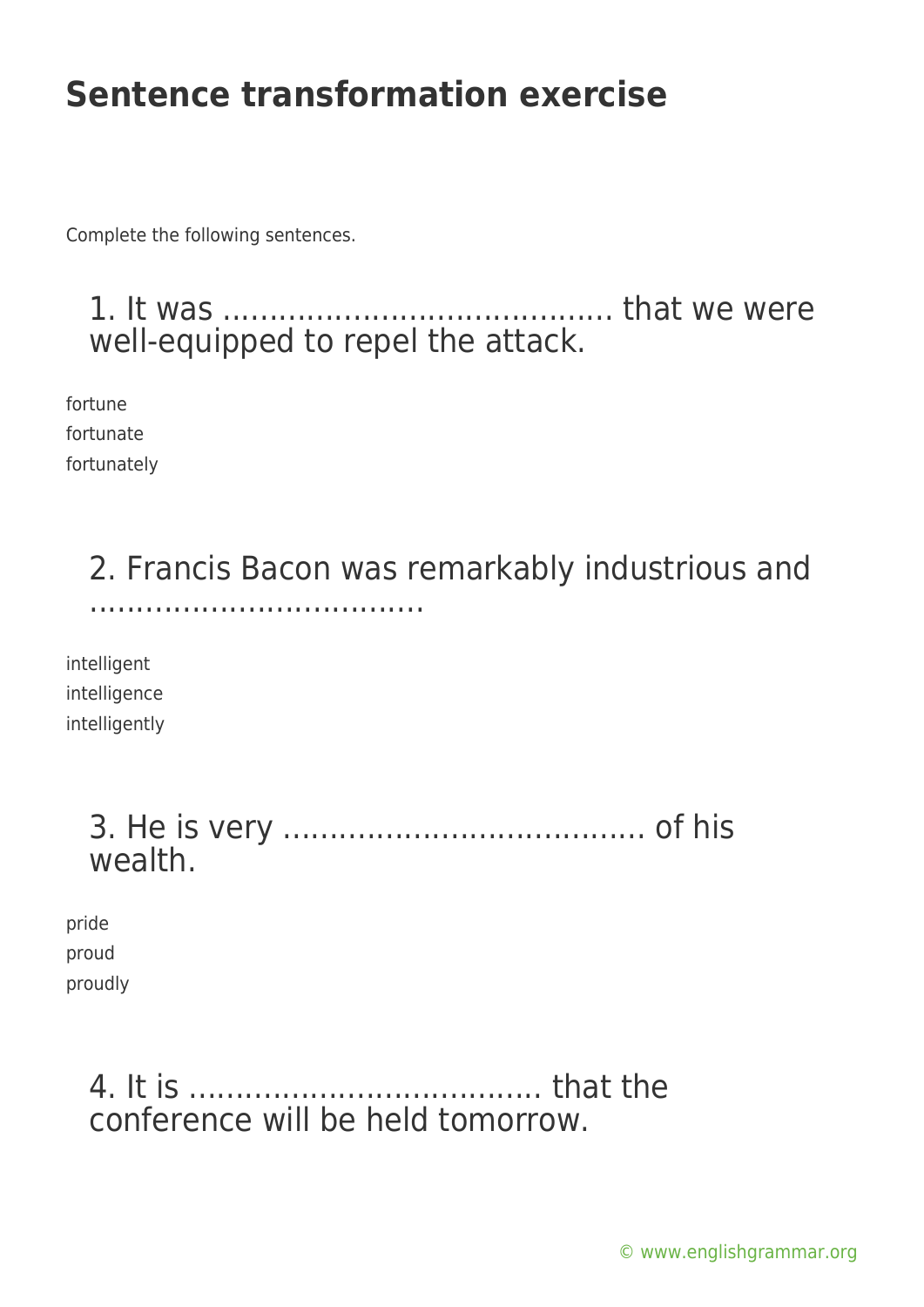probably probability probable

### 5. He who shirks labor cannot be

...................................

prosper prosperous prosperity

#### 6. King Lear was not ....................................... enough to write to his estranged daughter.

courage courageous courageously

# 7. One of the soldiers was very

...................................

strong strength strongly

[© www.englishgrammar.org](https://www.englishgrammar.org/)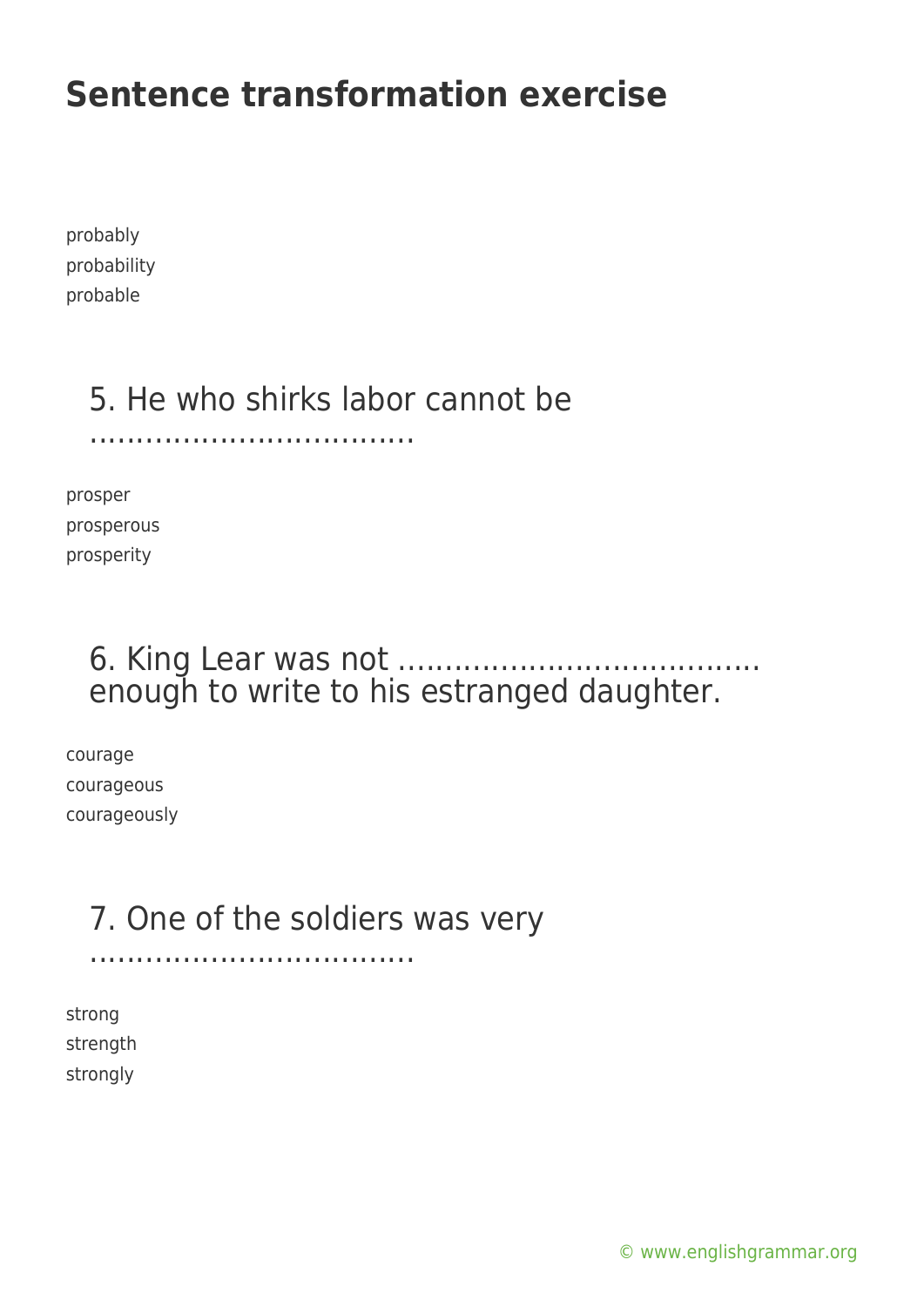#### 8. He was a hardworking boy because he was ................................

poverty poor poorly

### 9. It is ...................................... that the Minister will be re-elected.

obvious obviously

# 10. The healthy are the ....................................

wealthy wealth

#### Answers

- 1. It was fortunate that we were well-equipped to repel the attack.
- 2. Francis Bacon was remarkably industrious and intelligent.
- 3. He is very proud of his wealth.